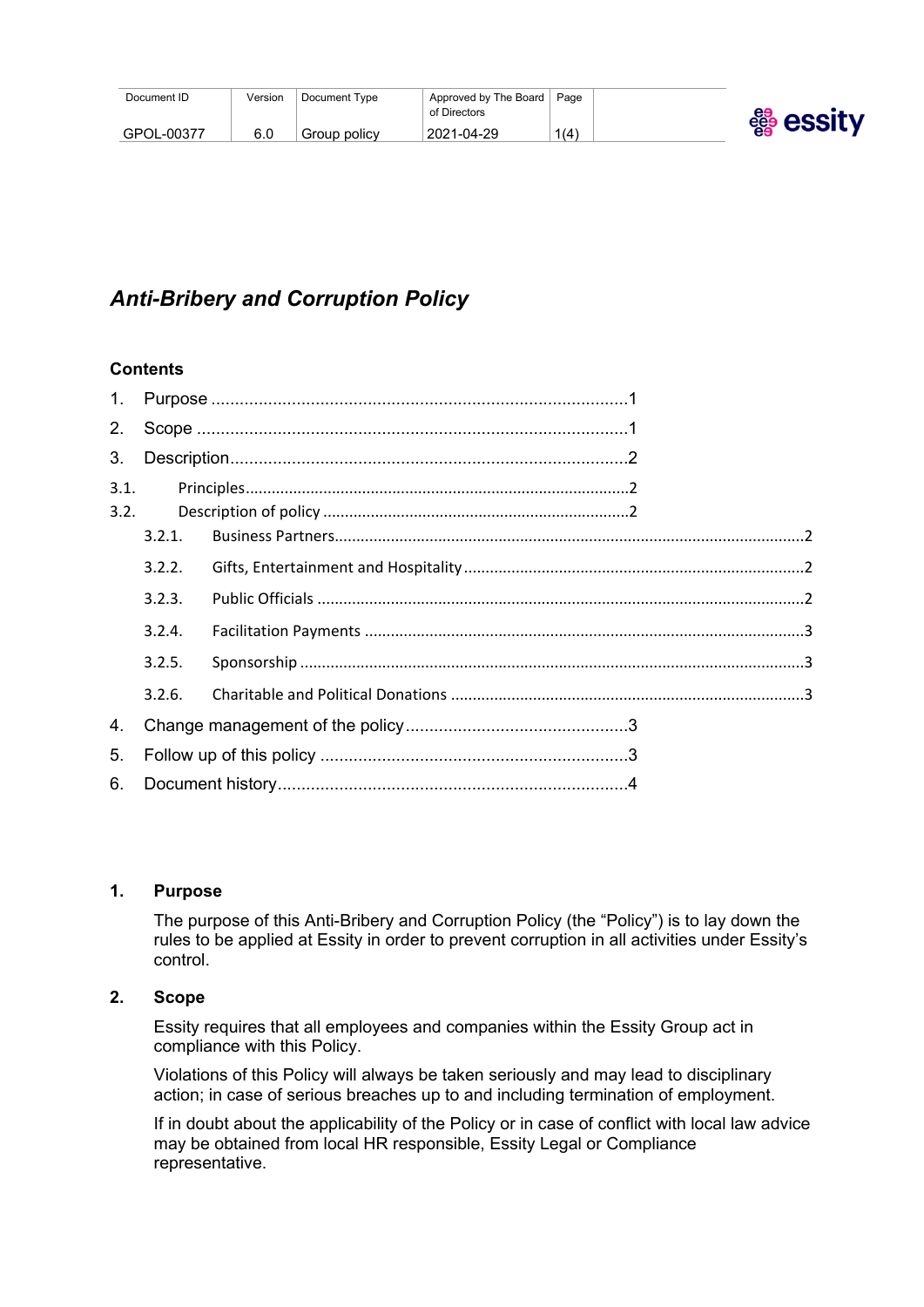| Document ID | Document Name                      | Version              | Page |               |
|-------------|------------------------------------|----------------------|------|---------------|
| GPOL-00377  | Anti-Bribery and Corruption Policy | $\sim$ $\sim$<br>b.u | 2(4) | essitv<br>ee. |
|             |                                    |                      |      |               |

#### <span id="page-1-0"></span>**3. Description**

#### <span id="page-1-1"></span>3.1. Principles

Essity believes that sustainable success in business is only possible where there is free and fair competition. Based on these fundamental principles and our legal obligations, Essity does not tolerate any form of corruption or bribery and the overall objective is to prevent any officer, director, agent or person performing services for our company, or in its name, from giving or receiving bribes of any kind.

- Essity shall conduct its business in full legal compliance wherever it operates.
- Bribery and any other form of corrupt business practice are strictly prohibited. Neither Essity nor anyone acting on Essity's behalf may accept, authorize, promise, offer or make available any payments, gifts or other benefits that could inappropriately influence or appear to influence the objectivity in business decisions or the actions or decisions of a public official.
- Essity does not permit the making of facilitation payments to induce public officials to perform their duties.

#### <span id="page-1-2"></span>3.2. Description of policy

#### <span id="page-1-3"></span>**3.2.1. Business Partners**

In order to identify and prevent bribery risks, appropriate due diligence shall be carried out on customers, suppliers, distributors, intermediaries and other business partners. The procedures shall be proportionate to the risks identified. If the relationship lasts for a long time or if there are changes in circumstances repeated due diligence may be necessary.

Business partners shall be made aware of this Policy. In certain circumstances business partners shall be required to give anti-bribery warranties and similar consents.

#### <span id="page-1-4"></span>**3.2.2. Gifts, Entertainment and Hospitality**

No Essity employee or any other person acting on Essity's behalf may promise, offer or grant gifts or benefits which would inappropriately influence, or appear to influence, the objectivity of the receiver to do something in return, such as awarding of a contract.

Gifts and hospitality may only be accepted when they comply with local Essity policy and procedures.

Giving, offering, receiving or soliciting gifts, entertainment and hospitality of high value which would influence objectivity are prohibited if not approved in advance by a representative of Essity with appropriate authority.

It is the responsibility of each HR Country Manager within Essity to implement detailed guidelines locally.

#### <span id="page-1-5"></span>**3.2.3. Public Officials<sup>1</sup>**

Neither Essity nor any person acting on Essity's behalf may offer a bribe of any kind to a public official or to any other person at the request or suggestion of a public official,

<sup>1</sup> Public officials are people who perform a public function, e.g. judges, tax or customs officials, regulators, planning officers, legislators and employees of state-owned organizations, or international public organizations, such as the United Nations or the World Bank.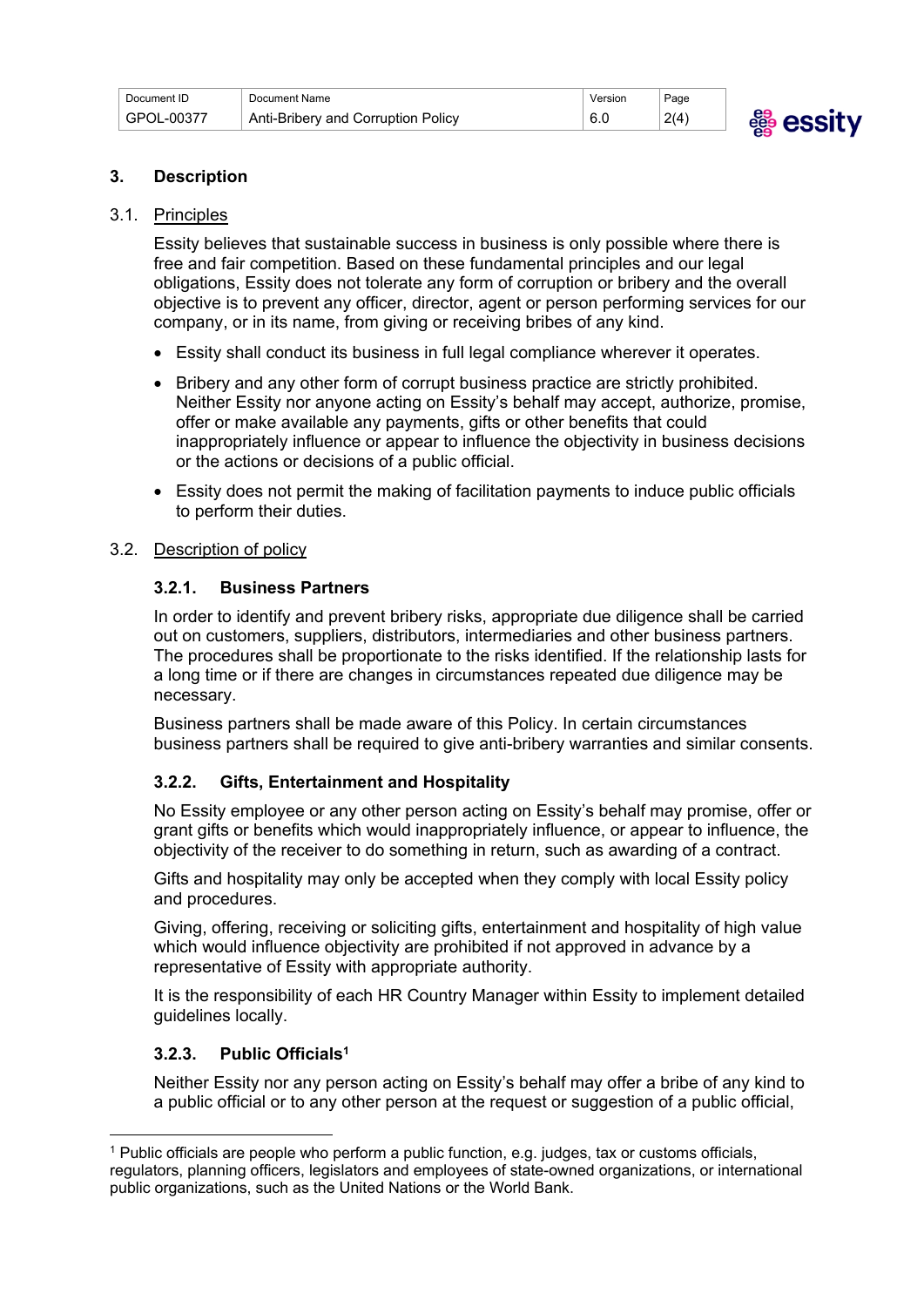| Document ID | Document Name                      | Version | Page |           |
|-------------|------------------------------------|---------|------|-----------|
| GPOL-00377  | Anti-Bribery and Corruption Policy | 6.0     | 3(4) | ee<br>eee |



or offer hospitality or gifts that are lavish or breach the gifts and entertainment policy by which the public official is bound.

# <span id="page-2-0"></span>**3.2.4. Facilitation Payments**

Facilitation payments are prohibited except under the rare circumstances of threat of violence or other pressure. Anyone that is asked to make a facilitation payment must report it to his or her manager, together with a description on the circumstances in which the payment was made.

## <span id="page-2-1"></span>**3.2.5. Sponsorship**

Payments in connection with sponsorship agreements should only be made in accordance with the Essity Community Relations & Sponsorship Instruction and must be approved in advance by a representative of Essity with appropriate authority.

## <span id="page-2-2"></span>**3.2.6. Charitable and Political Donations**

Charitable donations must not be promised or granted with the purpose of influencing a decision relevant to the business of Essity.

Essity prohibits charitable donations to entities which are not established charities with recognized charitable aims.

Charitable donations must be approved by a representative of Essity with appropriate authority.

Corporate political donations are prohibited. Where a public official or customer or other business partner asks Essity to make a charitable or political donation, this must be reported to Essity Legal. In such circumstances, charitable donations may only be made where appropriate due diligence has been carried out which has established that there is no suggestion that the donation is intended to influence a business decision, or other action or decision of a public official.

#### <span id="page-2-3"></span>**4. Change management of the policy**

The content of this Policy shall be reviewed on a regular basis in order to ensure that the rules set out herein remain appropriate and in order to determine whether further guidance is needed.

#### <span id="page-2-4"></span>**5. Follow up of this policy**

The observance of this Policy shall be regularly evaluated by Essity.

All employees within Essity shall receive information on this Policy. Employees working in higher risk functions, such as within customer or vendor facing roles, e.g. sales, marketing and procurement, employees having contact with public officials, e.g. plant managers, environmental officers and project managers and employees working in high risk countries or where it is otherwise relevant shall also participate periodically in appropriate training sessions.

It is the responsibility of each manager within Essity to ensure that its employees are informed, understand and adhere to this Policy.

Essity shall provide its employees with secure and accessible channels through which they may raise concerns and report violations of this policy in confidence without risk of retaliation